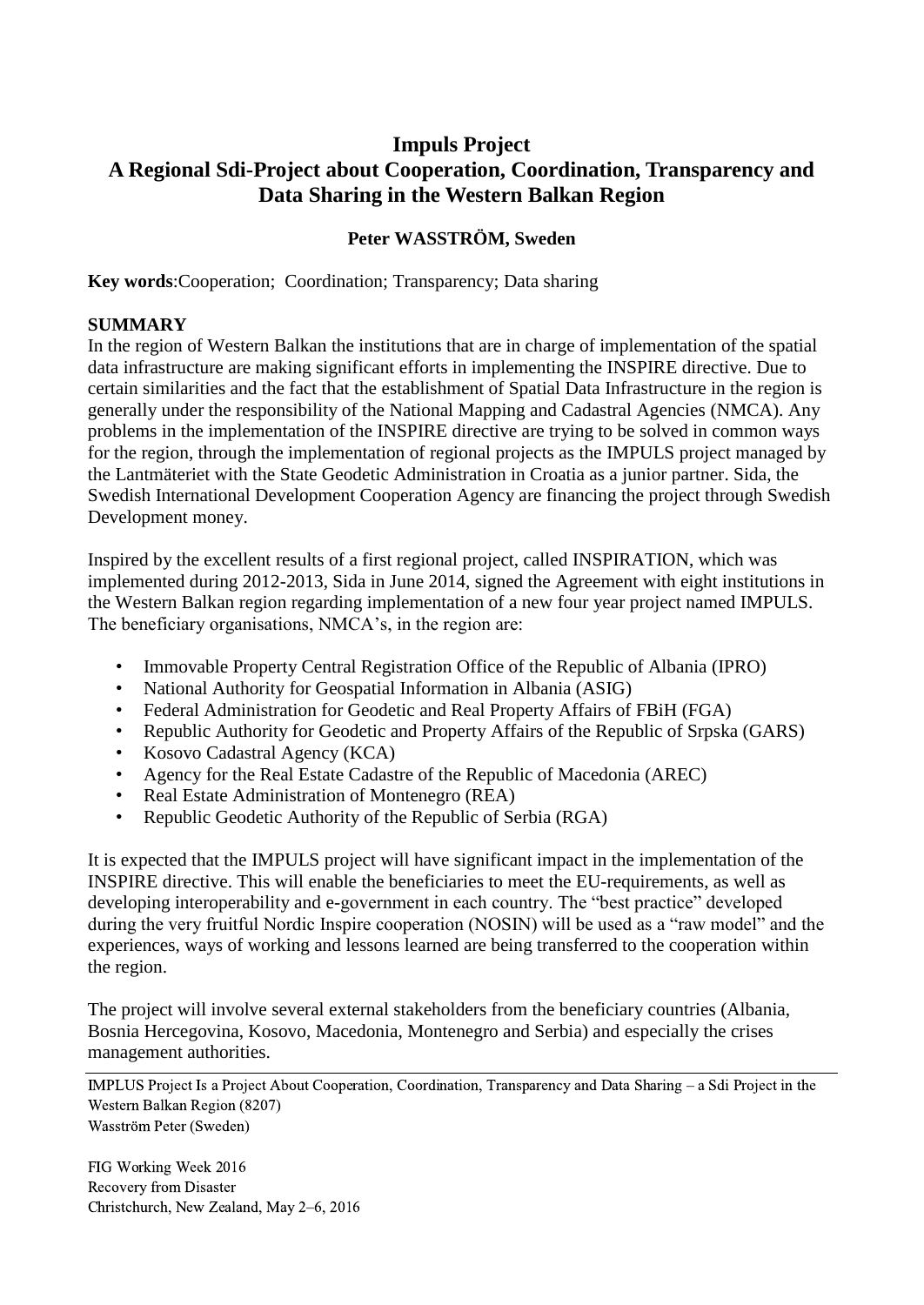# **Impuls Project A Regional Sdi-Project about Cooperation, Coordination, Transparency and Data Sharing in the Western Balkan Region**

### **Peter WASSTRÖM, Sweden Lantmäteriet – The Swedish Mapping, Cadastral and Land Registration Authority**

### **1. IMPULS PROJECT**

The Project is aiming at supporting the Agencies in their work to adjust to the EU directive INSPIRE, which specifies how a country should organize the National Spatial Data Infrastructure (NSDI). The Project will provide the basis for how technical interoperability can be achieved, how authorities should disseminate geodata in an electronic format via services and how they should share geodata with other public authorities and also other countries.

In the region of Western Balkan the institutions that are in charge of implementation of the spatial data infrastructure are making significant efforts in implementing the INSPIRE directive. Due to certain similarities and the fact that the establishment of Spatial Data Infrastructure in the region is generally under the responsibility of the National Mapping and Cadastral Agencies (NMCA). Any problems in the implementation of the INSPIRE directive are trying to be solved in common ways for the region, through the implementation of regional projects as the IMPULS project managed by the Lantmäteriet with the State Geodetic Administration in Croatia as a junior partner. Sida, the Swedish International Development Cooperation Agency are financing the project through Swedish Development money.

Generally the IMPULS project, involving so many different organisations, is a very complex project. To ensure the most efficient support possible for each beneficiary organisation the coordination between IMPULS and other ongoing initiatives is the responsibility of each organisation. This is due to the fact that the different organisations have different initiatives and project that need to be coordinated with the IMPULS activities.

## **2. A REGIONAL SDI-PROJECT IN THE WESTERN BALKAN REGION**

The establishment of NSDI's in the region is generally under the responsibility of National Mapping and Cadastral Agencies (NMCA) or their respective ministries. Many governments in the region already have a legal instrument or other framework document determining the strategy and development of NSDI.

The background is that Western Balkan is a region of similarities and differences and these things has to be taken in to the consideration on the IMPULS project.

IMPLUS Project Is a Project About Cooperation, Coordination, Transparency and Data Sharing – a Sdi Project in the Western Balkan Region (8207) Wasström Peter (Sweden)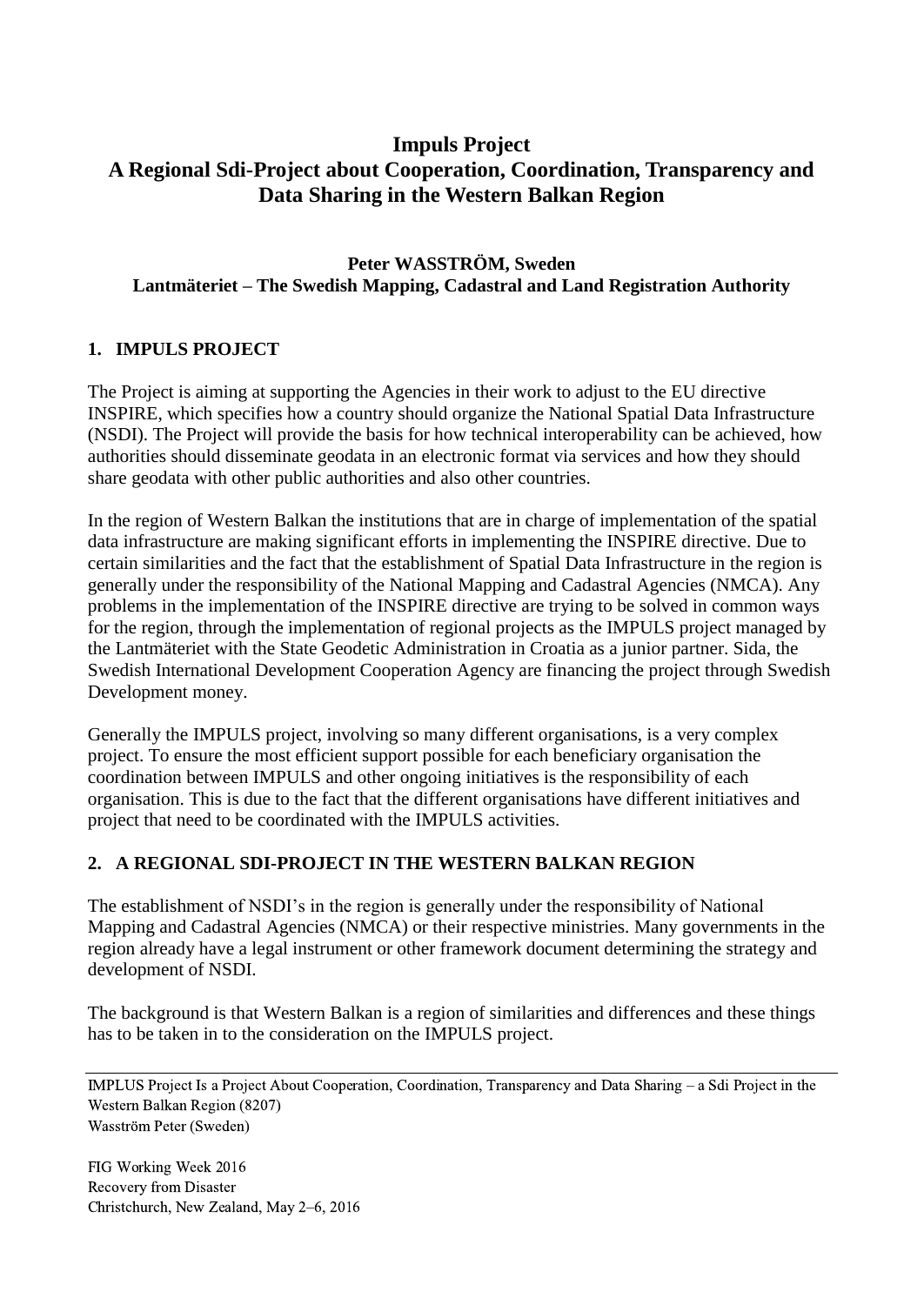The similarities are:

- change of economic and social system;
- heavy transition and devastation and relatively new countries;
- booming real-estate market;
- growing political stability, EU processes and reform activities in Land Administration;
- Land Administration registers more or less neglected in the past;
- focus on reorganization of institutions, human and ICT capacity building, digitalization, projects of resurveying;
- implementation of well proven international concepts and solutions;
- usage of additional funding sources beside the state budget (donations, WB, EU):
- fast, slightly shifted, development;
- high expectation from the government and citizens;
- lack of staff and capacities;
- insufficient knowledge in some areas;
- organisational problems.

### The differences are:

- national, historical, political;
- legislative framework;
- different registration systems (integrated and dual);
- responsibilities and status inside administration;
- relations with the private sector.

The beneficiary organisations, NMCA's, in the region are:

- Immovable Property Central Registration Office of the Republic of Albania (IPRO)
- National Authority for Geospatial Information in Albania (ASIG)
- Federal Administration for Geodetic and Real Property Affairs of FBiH (FGA)
- Republic Authority for Geodetic and Property Affairs of the Republic of Srpska (GARS)
- Kosovo Cadastral Agency (KCA)
- Agency for the Real Estate Cadastre of the Republic of Macedonia (AREC)
- Real Estate Administration of Montenegro (REA)
- Republic Geodetic Authority of the Republic of Serbia (RGA)

### **2.1 Organisation of the project**

Lantmäteriet leads the IMPULS project with the State Geodetic Administration of the Republic of Croatia as a junior partner.

The results, experiences and lessons learned from earlier projects in the region will be used as a basis for the IMPULS project which will further develop the cooperation and involve more stakeholders and issues. The first phase will place increased focus on hands on workshops, joint

IMPLUS Project Is a Project About Cooperation, Coordination, Transparency and Data Sharing – a Sdi Project in the Western Balkan Region (8207) Wasström Peter (Sweden)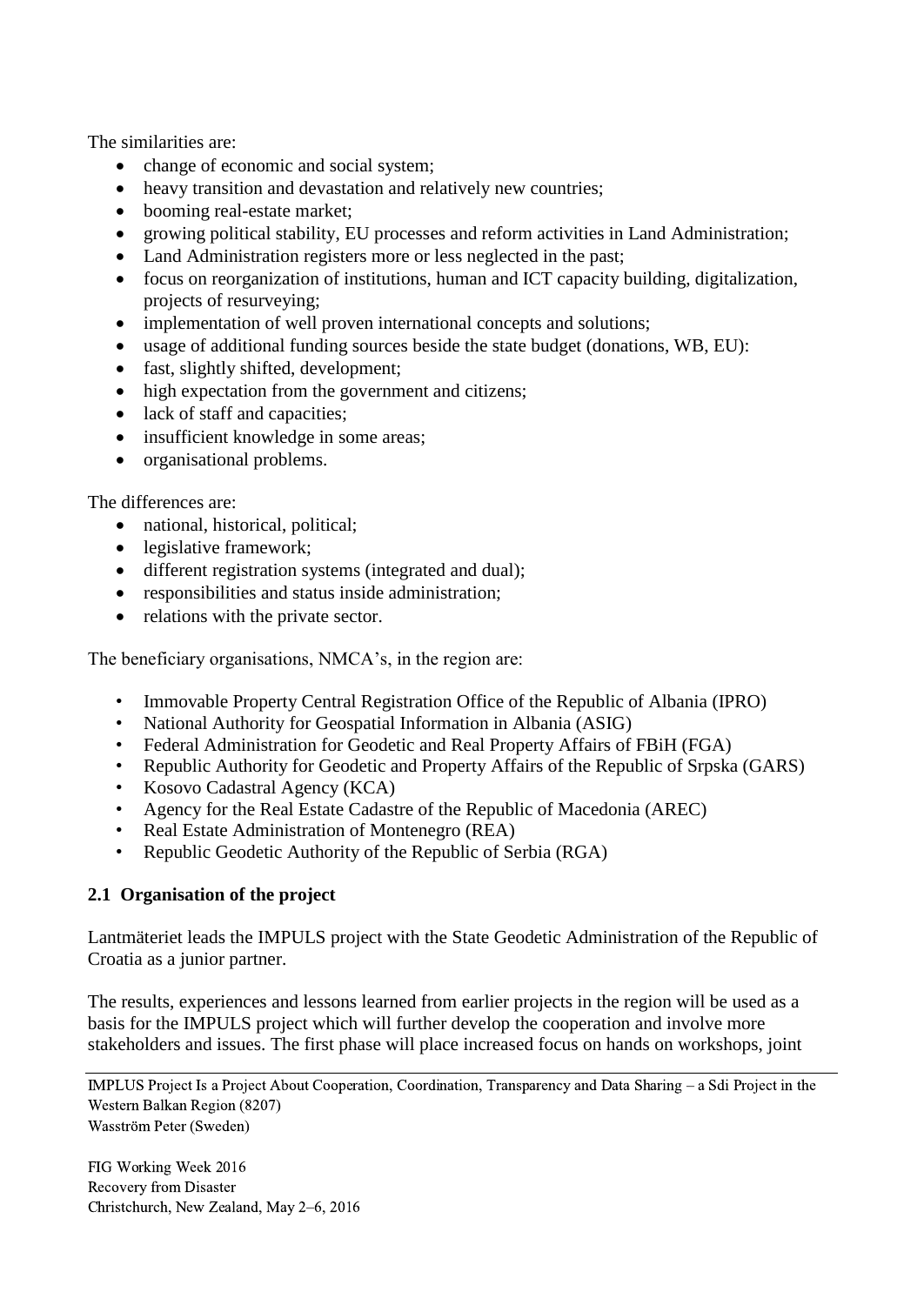development and sharing of experiences etc. The IMPULS project is moving from more general activities for raising awareness, making analyses and transferal of high level knowledge to increasing practical knowledge, capacity and supporting actual implementation of the INSPIRE directive – all focusing on cooperation, hands on work and sustainability.

The INSPIRE directive came into force during 2007 and full implementation is required by 2020. The INSPIRE directive aims to create a European Union (EU) spatial data infrastructure that will enable sharing of environmental spatial information among public sector organisations and better facilitate public access to spatial information across Europe. Some of the benefits already achieved in countries that have implemented at least part of the INSPIRE directive are:

- Increased efficiency in data collection and accuracy in collected data e.g. using the building and address register requires that citizens only provide information once and this given information is re-used by different public authorities.
- Improved basis for reduced air pollution establishment of efficient transportation schemes for cross-border and national public transport using shared data helps to reduce air pollution.
- Sharing information (data) between government agencies raises tax revenues, increases transparency and prevents fraud.

The beneficiaries are generally responsible as coordinators as well as primary data producers/providers. Currently each country also has a basic geoportal or some kind of rudimentary e-service and the overall level of interoperability between them is still very low. Cross border services are complicated by incompatibility and inconsistency of data, for example, by the different coordinate reference systems used in the countries.

Funding National Spatial Data Infrastructure (NSDI) appears to be a great challenge in all countries and most frequently the financial support is provided by the state budget. The countries of the Western Balkan region are relatively small and have limitations in available resources which is why the regional cooperation is a key factor for better synergies and mutual benefits. One major problem in the region is the lack of qualified personnel, not only in the aspect of knowledge and experience but also in the aspect of numbers of individuals available to do the work required. Support is needed from the project to solve this situation.

A key success factor for the project is cooperation at different levels – sharing data and working together to increase the benefits of this data, as well as working together to collect a potentially higher quality of data. Therefore cooperation is crucial in the project. The Nordic countries have a very well established and successful way of working together in this field and this will be used as an input model for this project.

The project is divided into the following work packages:

- WP1 Project Management and Administration
- WP2 Data Sharing Policy and Regulations

IMPLUS Project Is a Project About Cooperation, Coordination, Transparency and Data Sharing – a Sdi Project in the Western Balkan Region (8207) Wasström Peter (Sweden)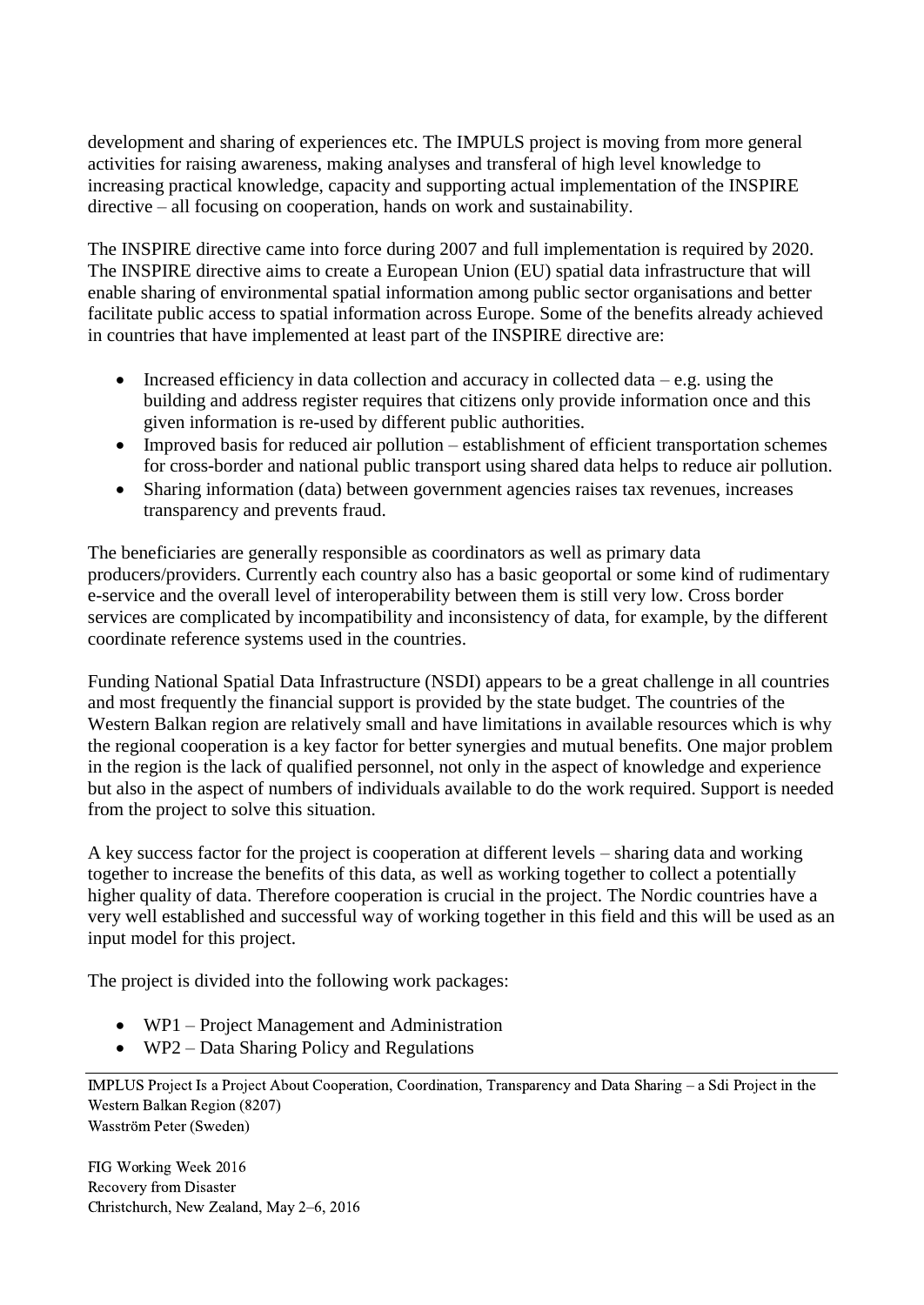- WP3 Data Harmonisation
- WP4 Metadata and Quality Evaluation
- WP5 Dissemination:
	- o Services
	- $\circ$  Portal  $(s)$
- WP6 Benefits:
	- o Demonstrations
	- o Pilot implementations

# **2.2 Scope of the IMPULS project**

Since the IMPULS project is a wide and complex project several outputs will contribute to several outcomes and the main connections are described.

- 1. Sufficient level of knowledge, achieved by hands on work with actual implementation of the infrastructure needed, based on INSPIRE, enabling efficient maintenance, support and coordination of the infrastructure:
	- o Established ways of working with regional and national cooperation.
	- o Experience in all countries in the region increased by transferring knowledge to each other. This shall apply for the employees of the participating organisations as well as for employees of other institutions being important stakeholders for the implementation of the INSPIRE directive.
- 2. Efficient organisations and business processes using the developed infrastructure, enabling new possibilities to earn and save money:
	- o Communication strategy developed (stakeholders involved).
	- o Increased awareness and involvement among key stakeholders trough project events.
- 3. Interoperable technical solutions (e.g. software, services etc.) enabling sharing technical solutions within each country, the western Balkan region as well as with EU:
	- o Established common data specifications to facilitate data sharing.
	- o Master data are available through the infrastructure.
- 4. Suggested strategy for way forward in this area (NSDI strategy):
	- o Existing examples of NSDI strategies discussed during workshops.
	- o NSDI strategies for the beneficiaries reviewed by project experts.
- 5. Agreed plan, including organisation, ways of working etc. for maintaining, including additional datasets and developing the regional specification:
	- o Routines for quality validation are implemented in accordance with common agreed standards.
	- o Ensured quality of data (including a strategy how to improve data).
- 6. All necessary competences needed to maintain the results achieved in the project are in place for each country:
	- o Analysis of competences needed.
	- o Analysis of existing competence and means for training (facilities, institutions, programs etc.).

IMPLUS Project Is a Project About Cooperation, Coordination, Transparency and Data Sharing – a Sdi Project in the Western Balkan Region (8207) Wasström Peter (Sweden)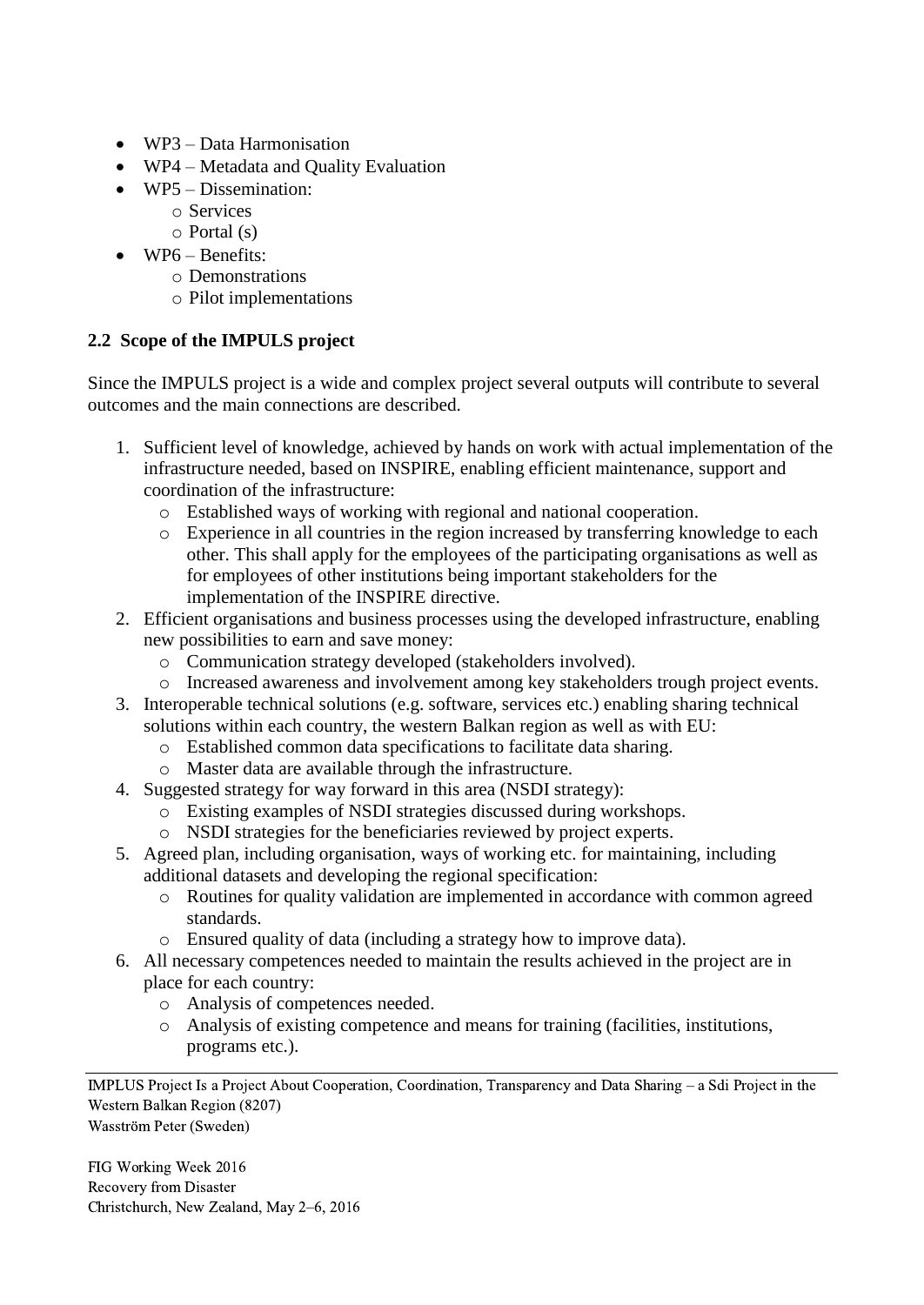- o Trained staff.
- o On-line trainings (specific courses and/or programs) in place.

### **2.3 Expected results of the IMPULS project**

The project will provide the basis for how technical interoperability can be achieved, how authorities should disseminate geodata in an electronic format via services and how they should share geodata with other public authorities and also other countries.

The Expected Project Impacts (the long term ultimate result – change - which the project shall contribute to) are:

- INSPIRE directive is implemented in the region, enabling the beneficiary countries to meet the EU-requirements in this area.
- Interoperable content and services are delivered efficiently, supporting the development of e-government in each country as well as adding value to government and local administration, all in accordance with the Public Sector Information (PSI) directive.
- Implementation of the INSPIRE directive, supported through this project, has contributed to the economic development, transparency of ownership and anticorruption processes, in accordance with SEE 2020 (specifically in the dimensions '*Competitiveness*', '*Effective public services*' and '*Anti-corruption*').

The expected project impact above will be further elaborated during the project, based on the benefits the beneficiaries want to achieve supported by the project.

The IMPULS project will also provide the basis for:

- how technical interoperability can be achieved;
- how authorities should disseminate spatial data in an electronic format via services;
- how they should share geodata with other public authorities and also other countries.

#### **REFERENCES**

- Project agreements for the IMPULS project
- Inception report for the IMPULS project

### **BIOGRAPHICAL NOTES**

Peter Wasström has a Master of Science in Land Surveying and over 20 years of experience in land and geographic information systems and register, business and strategic planning, project management and international relations at Lantmäteriet, the Swedish mapping, cadastral and land registration authority. Peter Wasström is now the Head of International Services Department at Lantmäteriet.

IMPLUS Project Is a Project About Cooperation, Coordination, Transparency and Data Sharing – a Sdi Project in the Western Balkan Region (8207) Wasström Peter (Sweden)